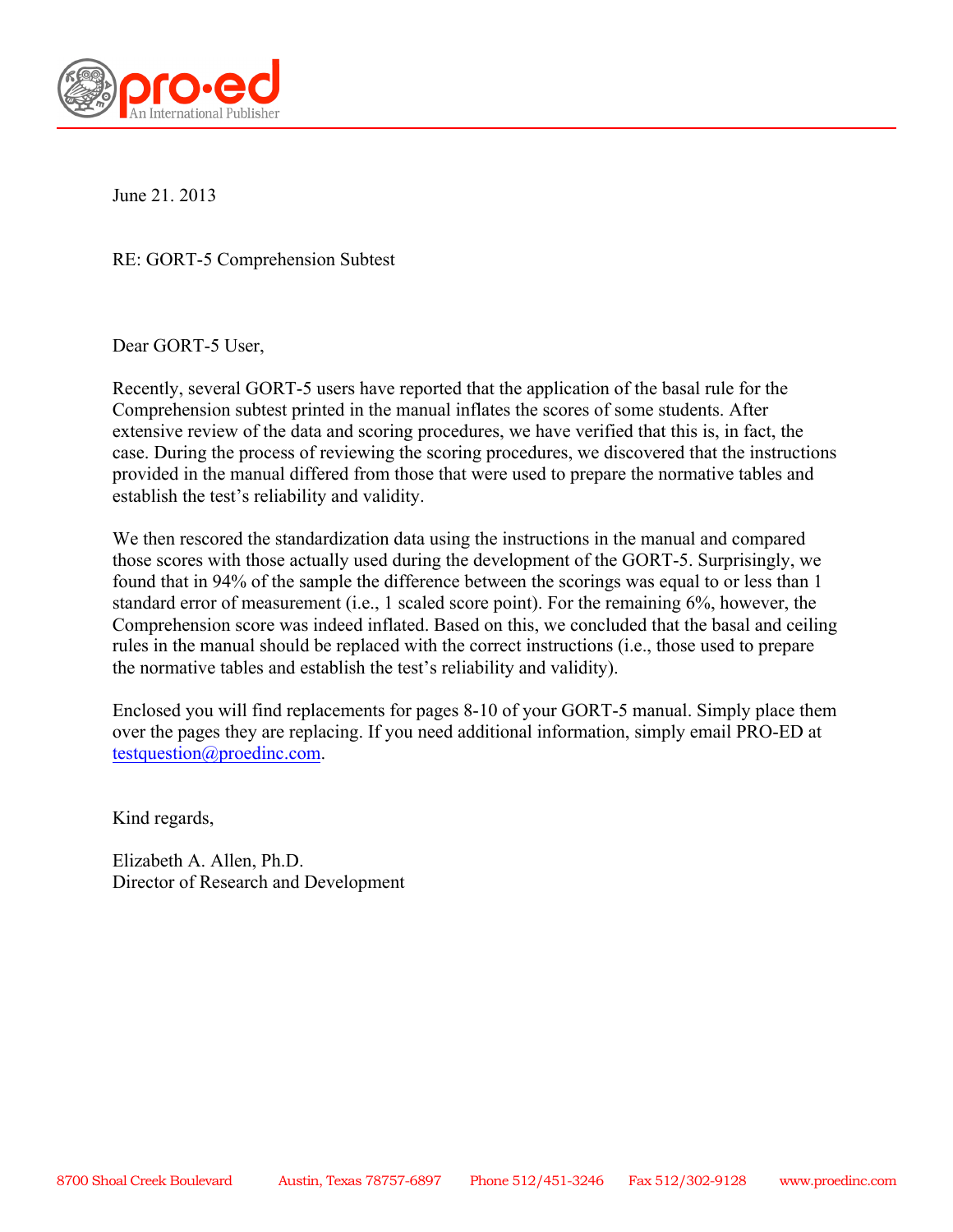- **7.** The Deviations from Print total is converted to an Accuracy Score.
- **8.** The Rate and Accuracy Scores are summed to yield the Fluency Score, which is used to determine basals and ceilings.

# **Basals and Ceilings**

Although the GORT-5 yields scores for Rate, Accuracy, Fluency, and Comprehension, **basals and ceilings are computed only for Fluency**. The Fluency basal is established when the student scores 9 or 10 points on **two** consecutive stories. The ceiling occurs when the student's Fluency score is 2 or less on **two** consecutive stories. If no Fluency basal is obtained on the first two stories administered, testing continues until a ceiling is reached or until Story 16 has been administered. The examiner then returns to the entry point and administers the stories in reverse order until a basal is reached or until Story 1 has been administered.

All stories below the basal are given full credit for Rate, Accuracy, and Fluency, and all stories above the ceiling get zero points. Some students will not obtain a basal for Fluency even when Story 1 has been administered. Other students will not obtain a ceiling for Fluency even when Story 16 has been administered. These situations do not invalidate the test.

No basal or ceiling rules are applied to Comprehension. Instead, every story that is administered in the process of obtaining a Fluency basal and ceiling is also scored for Comprehension. When calculating the total raw score for Comprehension, sum the item scores for the *administered* Comprehension items and add 5 points for each *unadministered* story below the Fluency entry point or basal. All Comprehension items above the Fluency ceiling get zero points. **Note:** Never administer stories below the Fluency basal or above the Fluency ceiling for any reason. Doing so will result in invalid scores.

Four examples of how to apply basal and ceiling rules and to calculate total raw scores are provided in Figure 2.2. The first example depicts a fairly straightforward administration; the remaining examples demonstrate less common occurrences.

*Example A—One Basal, One Ceiling:* Testing began with Story 4. The student's basal occurred at Story 4 (i.e., Fluency scores of 9 for both Story 4 and Story 5). Testing continued until a ceiling was reached at Stories 7 and 8. Fifteen points were added to both Rate and Accuracy for the stories below the basal. Fifteen points were also added to Comprehension for the unadministered stories below the basal. Because Fluency is a combination of Rate and Accuracy, 30 Fluency points were awarded for the stories below the basal. Zero points (0) were awarded for the stories above the ceiling. The scores for all stories are summed to yield Total scores for Rate (31), Accuracy (27), Fluency (58), and Comprehension (23).

*Example B—No Basal:* The examiner began testing with Story 4 (the entry point). Testing continued until the ceiling was obtained at Stories 10 and 11. Because the student still had not obtained a basal, the examiner administered Story 3, Story 2, and Story 1. The scores for all stories are summed to yield Total scores for Rate (32), Accuracy (33), Fluency (65), and Comprehension (30).

*Example C—Multiple Basals, No Ceiling:* The examiner began testing with Story 6 and continued until the student had read the last story without reaching a ceiling. Note that several basals were achieved. The basal at Stories 12 and 13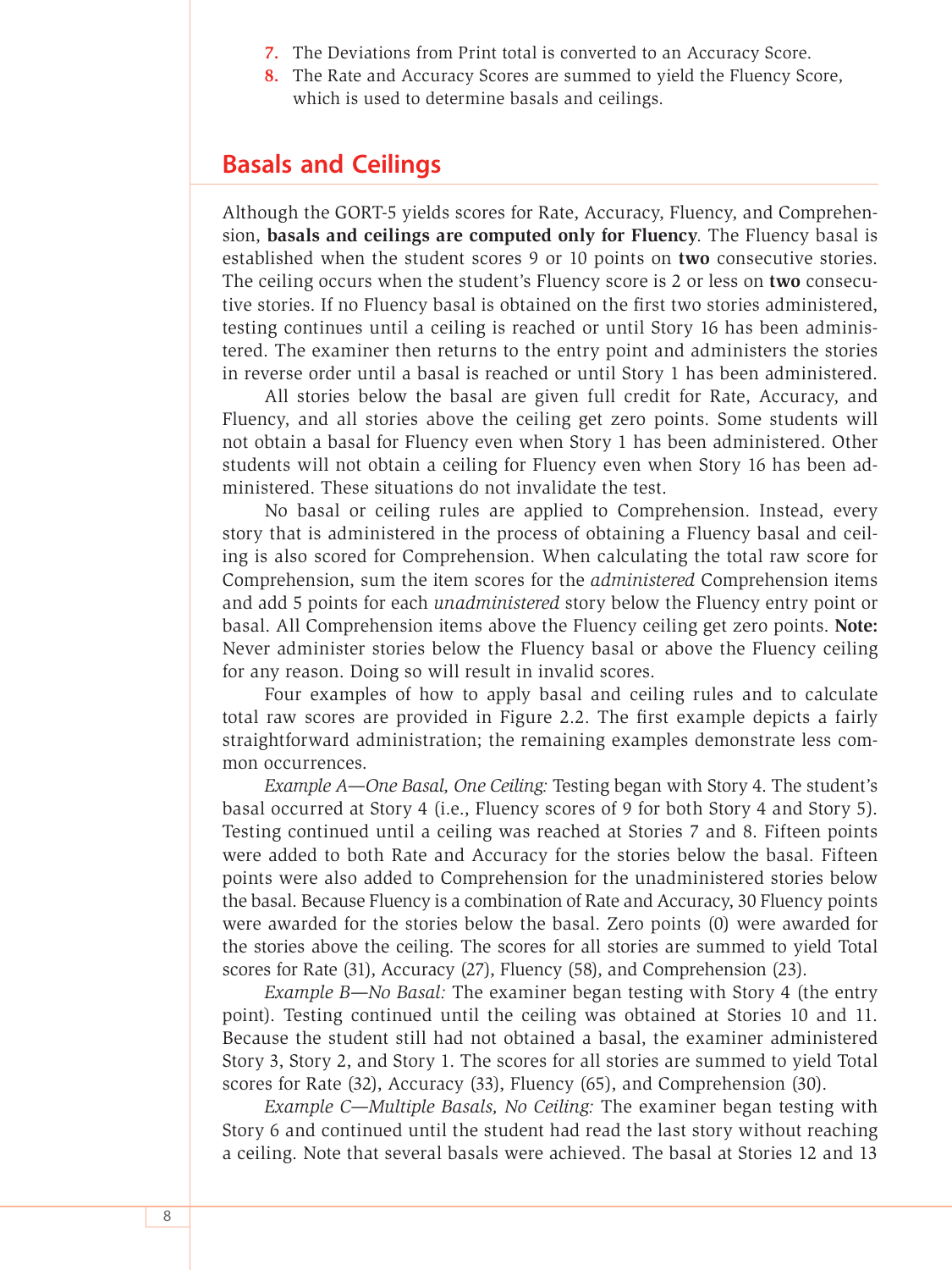# **Example A.** One basal and ceiling **A a comple B** a Sexample B. No basal

#### $\begin{bmatrix} 0 & 0 \\ 0 & 4 \end{bmatrix}$ <u>Scotland Scotland Scotland Scotland Scotland Scotland Scotland Scotland Scotland Scotland Scotland Scotland Scotland</u> **Descriptive Term Very Poor Poor Below Average Average Above Average Superior Very Superior Index Scott 13** 4 4 5 = 9 Jbasal 2 %ile Rank Example C. Multiple basals, no ceiling example of the stample D. Double ceiling Rate 1 **Section 2. Re Fluence 1 Story** Rate  $\#$  Score Sum of Scaled Scores Index (ORI) *SEM*  $\overline{\phantom{a}}$  $\overline{\phantom{0}}$ **Section 2. Record of GORT-5 Scores** Story # Rate Score Accuracy Score Fluency Score Comprehension **Score**  $1 - \frac{1}{2} + \frac{1}{2} - \frac{1}{2} =$ 2  $+$   $=$  3 + =  $4 \rightarrow \frac{4}{1} + \frac{5}{1} =$  $\frac{5}{2} + \frac{4}{2} =$ 6  $\frac{5}{2} + \frac{2}{2} =$  $7 \quad \underline{\qquad 1 \quad + \underline{\qquad 1 \quad}}$  = 8  $\frac{1}{2} + \frac{0}{2} =$  9 + = 10  $+$   $=$ 11  $+$   $-$ 12  $+$   $=$ 13  $+$   $+$   $-$ 14  $+$   $=$ 15 + =  $16$   $\frac{1}{2}$  +  $\frac{1}{2}$  = Total  $Score$   $31$  $\frac{1}{4}$   $\frac{2}{5}$   $\frac{1}{9}$   $\frac{3}{7}$   $\frac{1}{2}$   $\frac{1}{2}$   $\frac{1}{2}$   $\frac{1}{2}$   $\frac{1}{2}$   $\frac{1}{2}$   $\frac{1}{2}$   $\frac{1}{2}$   $\frac{1}{2}$   $\frac{1}{2}$   $\frac{1}{2}$   $\frac{1}{2}$   $\frac{1}{2}$   $\frac{1}{2}$   $\frac{1}{2}$   $\frac{1}{2}$   $\frac{1}{2}$   $\frac{1}{2}$  Female Male Grade  $\overline{\phantom{a}}$  $\frac{2}{\pi}$  =  $\frac{1}{\pi}$ Date Tested Date of Birth  $\equiv$ \*When accessing the normative tables, use years and months. Do not round up. Examiner's Name **Scaled Score** 1–3 4–5 6–7 8–12 13–14 15–16 17–20 **Descriptive Term Very Poor Poor Below Average Average Above Average Superior Very Superior Index Scott Scott Scott Scott Scott Scott Scott Scott Scott Scott Scott Scott Scott Scott Scott Scott Scott Scott Scott Scott Scott Scott Scott Scott Scott Scott Scott Scott Scott Scott Scott Scott Scott Scott Scott Scott** Score *SEM* ceiling **Section 2. Record of GORT-5 Scores Section 2. Require Section 2. Require Information** Rate Accuracy Fluency Comprehension Story Rate Score Score Score Score and Score # Score<br>Compare Score Score Score Score & Compare Score Sum of Scaled Scores  $\Gamma$  $\overline{\phantom{a}}$  s  $\overline{\phantom{a}}$ Oral Reading %ile Rank Oral Reading Index (ORI) *SEM*  $\mathfrak z$  $\overline{\phantom{a}}$ **Section 2. Record of GORT-5 Scores** Story # Rate Score Accuracy Score Fluency Score Comprehension Score  $1 \t \frac{4}{1} + \frac{5}{1} =$ 2  $\frac{4}{1}$  +  $\frac{4}{1}$  =  $\frac{4}{2} + \frac{3}{2} =$  $4 \rightarrow \frac{5}{2} + \frac{5}{2} =$  $5 \t 3 + 3 = 5$ 6  $\frac{2}{\frac{4}{\frac{1}{2}}} + \frac{4}{\frac{4}{\frac{1}{2}}}$  =  $7 \t\frac{3}{2} + \frac{2}{2} =$  $8 \frac{4}{1} + \frac{3}{1} =$ 9  $\frac{2}{1} + \frac{3}{1} =$  $10 \t -1 + -1 =$ 11  $+$   $+$  $12$   $\frac{11}{2}$   $\frac{11}{2}$   $\frac{11}{2}$   $\frac{11}{2}$   $\frac{11}{2}$   $\frac{11}{2}$   $\frac{11}{2}$   $\frac{11}{2}$   $\frac{11}{2}$   $\frac{11}{2}$   $\frac{11}{2}$   $\frac{11}{2}$   $\frac{11}{2}$   $\frac{11}{2}$   $\frac{11}{2}$   $\frac{11}{2}$   $\frac{11}{2}$   $\frac{11}{2}$   $\frac{11}{2}$   $\frac{11}{$ 13 - <del>\_ \_ \_ \_ \_ \_</del> |+ \_ \_ \_ \_ \_ \_ | = 14 + = 15  $+$   $=$ 16 + = Total  $Score$   $32$ Story # Rate Score Accuracy Score Fluency Score Score  $1 - \frac{1}{2} + \frac{1}{2} =$ 2  $+$   $=$  3 + =  $4 \quad \underline{\hspace{1cm}} + \underline{\hspace{1cm}} =$  $5 - 1$  +  $6 \rightarrow \frac{5}{1} + \frac{5}{1} =$  $7 \quad -2 \quad |+\;-\;2 \quad |=$ 8  $\frac{3}{2}$  +  $\frac{5}{2}$  = 9  $-4$   $+$   $-5$   $=$ 10  $\frac{4}{10}$  +  $\frac{5}{10}$  = 11  $-4$   $+$   $-3$   $=$  $12 \frac{5}{12} + \frac{4}{12} =$ **Gray Oral Reading Tests–Fifth Edition** *Gove* 51 27 58 23 Female Male Grade  $\overline{\phantom{a}}$  $\vert \frac{5}{2} \vert = \frac{10}{2}$  $rac{5}{3}$  $\overline{4}$  $\overline{\phantom{a}}$  $5 + 4 = 9$  True 3 **Section 2. Record of GORT-5 Scores** Story # Rate Score Accuracy Score Fluency Score Comprehension Score 1  $+$   $-$ 2  $\frac{4}{2}$  +  $\frac{5}{2}$  =  $\frac{4}{2} + \frac{5}{2} =$  $4 \t 0 \t + 2 \t =$  $5 \t -0 \t + -\t 2 \t =$  $6 \rightarrow \underline{2}$   $-1$   $-1$   $-1$  7 + =  $8 \t-\t-1$  +  $2$  = 9  $0$   $| +$   $2$   $| =$  $10 \t -0 \t + -1 \t =$ 11 + = 12  $+$   $=$ **Gray Oral Reading Tests–Fifth Edition F F Examiner Record Booklet <b>Examiner Examiner 1999**<br> **Examiner Record Booklet Booklet Booklet Booklet Booklet Booklet Booklet Booklet Booklet Booklet Booklet Booklet Booklet Booklet Booklet Booklet Booklet Booklet**  $\frac{5}{2}$  +  $\frac{2}{2}$  =  $\frac{1}{2}$   $\frac{2}{2}$  $\frac{1}{1}$  +  $\frac{1}{1}$  =  $\frac{2}{1}$   $\frac{1}{1}$  $\frac{1}{1} + \frac{0}{1} = \frac{1}{1}$  0 32 || 33 || 165 || 30  $\frac{4}{5}$  +  $\frac{5}{5}$  =  $\frac{9}{5}$  5  $\frac{4}{4}$  +  $\frac{4}{4}$  =  $\frac{8}{4}$   $\frac{4}{4}$  $\frac{4}{7} + \frac{3}{7} = \frac{1}{7}$  2  $\frac{5}{2} + \frac{5}{2} = \frac{10}{4}$  $\frac{3}{2}$  +  $\frac{3}{2}$  =  $\frac{6}{3}$  3  $2 + 4 = 6$  $\frac{3}{2}$  +  $\frac{2}{2}$  =  $\frac{5}{2}$   $\frac{2}{2}$  $\frac{4}{7} + \frac{3}{7} = \frac{1}{7}$  4  $2 + 3 = 5$   $2$  $1 + 1 = 2$  $\frac{0}{0} + \frac{0}{0} = \frac{0}{0}$  $\frac{4}{4}$  + 5 =  $\frac{9}{4}$  +  $\frac{4}{7} + \frac{5}{7} = \frac{9}{7} = \frac{3}{7}$  $\frac{0}{1} + \frac{2}{1} = \frac{2}{1}$  |true |  $\frac{0}{1} + \frac{2}{1} = \frac{2}{1}$  $+15$   $-15$   $-15$   $-15$  $\pm 0$   $\frac{}{\rightarrow} +0$   $\frac{}{\rightarrow} +0$   $\frac{}{\rightarrow} +0$ entry 4 >  $\frac{4}{2}$  +  $\frac{5}{2}$  =  $\frac{4}{2}$   $\frac{2}{2}$  entry 4 >  $+0$   $+0$   $+0$   $+0$   $+0$   $+0$  $+0$   $+0$   $+0$   $+0$   $+0$   $+0$ +5 +5 +10 +5 entry  $6$  >  $\begin{array}{|c|c|c|c|c|c|}\hline \end{array}$   $\begin{array}{|c|c|c|c|c|}\hline \end{array}$  =  $\begin{array}{|c|c|c|c|}\hline \end{array}$  =  $\begin{array}{|c|c|c|c|}\hline \end{array}$  =  $\begin{array}{|c|c|c|}\hline \end{array}$  =  $\begin{array}{|c|c|c|}\hline \end{array}$  entry  $6$  > true ceiling true basal  $\frac{4}{7} + \frac{5}{9} = \frac{9}{9} = \frac{2}{9}$  $\frac{5}{3}$  +  $\frac{4}{3}$  =  $\frac{9}{3}$   $\frac{3}{3}$ | 31 | 27 | | 58 | | 23  $\frac{5}{5}$  +  $\frac{5}{5}$  =  $\frac{10}{3}$   $\frac{3}{5}$  $\begin{array}{|c|c|c|c|c|c|c|c|} \hline 5 & + & 5 & = & 10 & \end{array}$  $\begin{array}{|c|c|c|c|c|c|}\n \hline\n 3 & + & 5 & = & 8 & \quad \text{2} \\
\hline\n\end{array}$  $\begin{array}{|c|c|c|c|c|c|}\n\hline\n-4 & + & 5 & = & 9 & 2\n\end{array}$  $\frac{4}{5}$  +  $\frac{5}{6}$  =  $\frac{9}{1}$   $\frac{1}{1}$  $\begin{array}{|c|c|c|c|c|c|}\n\hline\n-4 & + & 3 & = & 1 & 2\n\end{array}$  $\frac{5}{4} + \frac{4}{9} = \frac{9}{100}$  True 3  $2 \t-1^{\frac{1}{2}} \t-1 \t-1^{\frac{1}{2}} \t- \t\frac{3}{2} \t-1^{\frac{1}{2}} \t- \t\frac{2}{2}$  1 1 2 2  $-1$   $+$   $-2$   $=$   $-3$   $-3$  0 2 2 3 0 1 1 2 +55 <sub>--</sub>+55 <sub>--</sub>+110 <sub>--</sub>+25

*GORT-5* **Examiner Record Booklet** 

 $\overline{1}$ 

**Section 4. Descriptive Terms Corresponding to Scaled and Index Scores**



**Total** <sup>10tal</sup> 73

13  $-4$  + 5 =  $14 \frac{4}{1} + \frac{2}{1} =$  $15 \quad \underline{3} \quad + \underline{3} \quad =$  $16 \quad \underline{2} + \underline{3} =$ 

 $\overline{4}$  $\overline{2}$ 

 $2 + 3 = 5$ 

 $2 + 3 = 5$ Pro-Ed, 8700 Shoal Creek Blvd., Australia Blvd., Australia Blvd., Australia Blvd., Australia Blvd., Australia  $1$  72  $1$  145  $1$  44  $1$ 

| 13 | 12 | 145 | 145

 $\frac{4}{2}$  +  $\frac{5}{2}$  =  $\frac{9}{2}$   $\frac{1}{2}$  $\frac{4}{2} + \frac{2}{2} = \frac{6}{2}$  $\frac{3}{2}$  +  $\frac{3}{2}$  =  $\frac{6}{2}$  - 1  $2 + 3 = 5$  73 72 145 44

Oral Reading

**Section 4. Descriptive Terms Corresponding to Scaled and Index Scores**

Rate 1980 and 1980 and 1980 and Accuracy 1 Fluency 1 Comprehension 1

**Scaled Score** 1–3 4–5 6–7 8–12 13–14 15–16 17–20 **Descriptive Term Very Poor Poor Below Average Average Above Average Superior Very Superior**

*GORT-5* **Examiner Record Booklet** 

is the true basal because it is closest to the ceiling (or the last story, if the student never reaches a ceiling). Fifty-five points each were awarded for Rate and dent never reaches a ceiling). Fifty-five points each were awarded for Rate and Accuracy for the 11 stories below the basal; 110 points were awarded for Fluency Fitcuracy for the 11 stories below the basal, 110 points were awarded for Fidelicy<br>for the stories below the basal (i.e., Stories 1 through 11). For Comprehension, 25 points were awarded for the five *unadministered* stories below the basal. The administered Comprehension items were awarded points according to the student's responses (e.g., on Story 5, the student responded correctly to 3 Comprehension

Total  $Score$   $13$ 

13  $+$   $+$   $-$ 14  $+$   $|$   $=$ 15 + = 16 + =

**Scaled Score** 1–3 4–5 6–7 8–12 13–14 15–16 17–20 **Descriptive Term Very Poor Poor Below Average Average Above Average Superior Very Superior**

 $\overline{1}$ 

 $A$ ditional copies of this form ( $A$ 3928) may be purchased from ( $A$ 3928) may be purchased from ( $A$ 3928) may be purchased from ( $A$ 3928) may be purchased from ( $A$ 3928) may be purchased from ( $A$ 3928) may be purchased fr Proposition and all contracts and and show show show that is a straight straight and straight and straight and  $1$  19  $1$  12  $32$  1 14 1

13 | 19 | 32 | 14